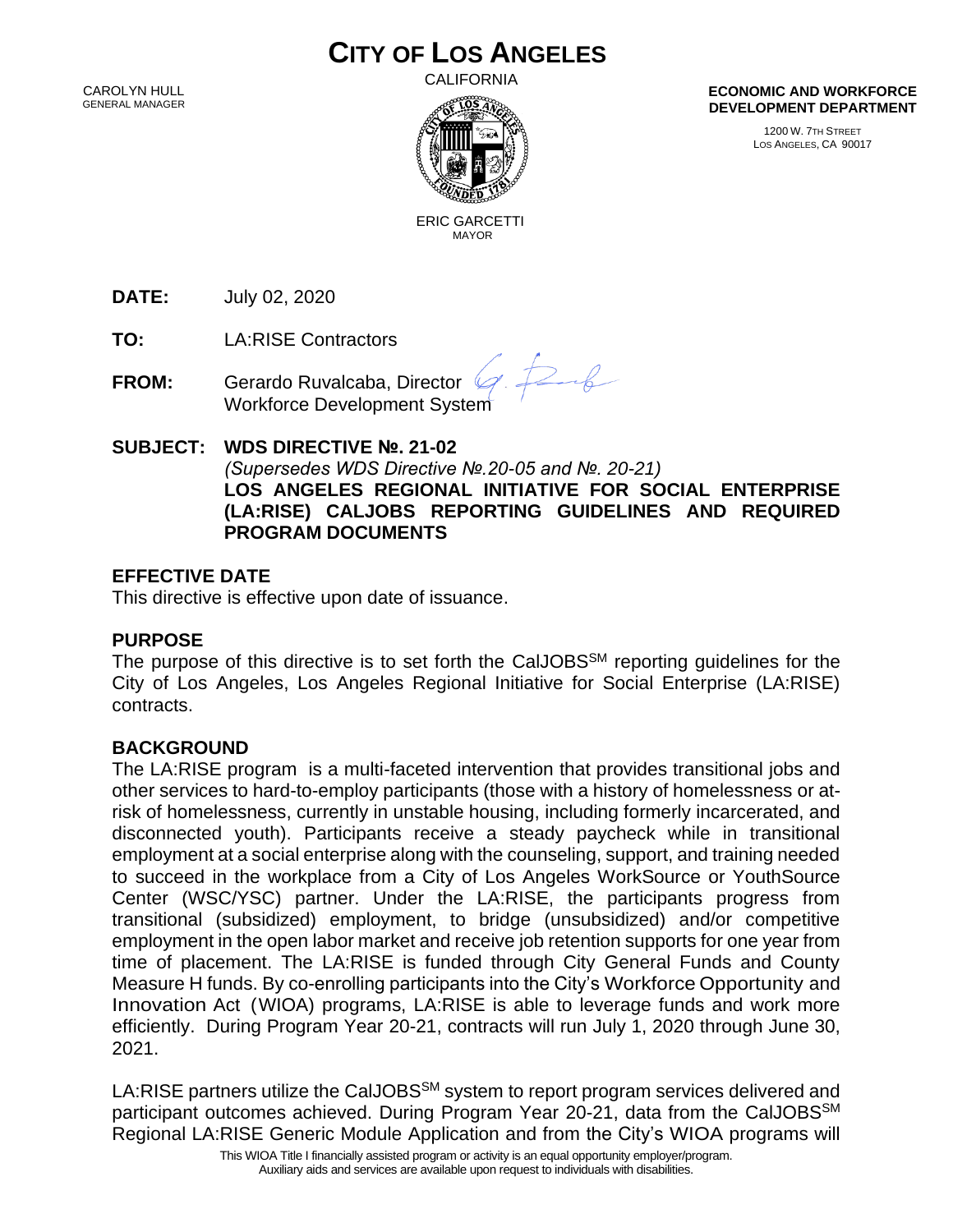be used to substantiate program enrollments and performance measures achieved. Selfreported data will not count toward contractual obligations or performance measures.

# **PROGRAM ELIGIBILITY**

For PY 20-21, an Eligibility Checklist Form will be used for both LA:RISE LA City General Fund and LA City Measure H programs placing extra emphasis on serving participants with a history of homelessness or at risk of homelessness. Prior targeted vulnerable populations (disconnected youth, formerly incarcerated, gang involved, long-term unemployed) must have a history of homelessness, be currently homeless, or at-risk of homelessness (unstable housing). For consistency and, as directed by the County for Measure H funding, the United States Department of Housing and Urban Development (HUD) definition of homelessness will be used. Participant must self-attest that they meet the LA:RISE eligibility criteria. Please reference the County's WDP-D19-09\_Homeless Definition Policy Directive Sept 2019.

# **REQUIRED ELIGIBILITY AND PROGRAM DOCUMENTS**

The following LA:RISE standardized forms are to be used during PY 20-21:

| <b>Document</b>                                      | <b>Completed by LA:RISE Partner</b>        |
|------------------------------------------------------|--------------------------------------------|
| LA:RISE Participant Eligibility Checklist Form       | Social Enterprise                          |
| LA:RISE Worksite Acknowledgement Form                | Social Enterprise                          |
| LA:RISE Job Readiness Assessment Form (REDF Form)    | Social Enterprise                          |
| LA: RISE Job Readiness Assessment Form 2             | WSC/YSC (transitional employment provider) |
| LA:RISE Retention Support Referral Form              | Social Enterprise or Workforce Partner     |
| LA:RISE Employment Retention Incentives Tracking Log | <b>Job Retention Provider</b>              |

# **LA:RISE PARTNERS**

During PY 20-21, the following agencies will be partnered to provide LA:RISE services:

| <b>Social Enterprise/ Transitional</b><br><b>Employment Partner</b> | <b>Workforce Partner</b>             | <b>Job Retention</b><br>& Personal<br><b>Support Partner</b> |
|---------------------------------------------------------------------|--------------------------------------|--------------------------------------------------------------|
| <b>Chrysalis Enterprises</b>                                        | Northeast Los Angeles WSC (Goodwill) | Chrysalis                                                    |
| Goodwill Industries So Cal                                          | Northeast Los Angeles WSC (Goodwill) | <b>FOLA</b>                                                  |
| Homeboy Industries                                                  | Northeast Los Angeles WSC (Goodwill) | <b>FOLA</b>                                                  |
| Los Angeles Conservation Corps                                      | Northeast Los Angeles WSC (Goodwill) | <b>FOLA</b>                                                  |
| <b>Center for Employment Opportunities</b>                          | Vernon Central/LATTC WSC (CRCD)      | CEO                                                          |
| <b>CRCD Enterprise</b>                                              | Vernon Central/LATTC WSC (CRCD)      | <b>ARC</b>                                                   |
| Downtown Women's Center                                             | Vernon Central/LATTC WSC (CRCD)      | <b>DWC</b>                                                   |
| <b>GRID Alternatives</b>                                            | Vernon Central/LATTC (WSC CRCD)      | <b>ARC</b>                                                   |
| <b>YWCA Digital Learning Academy</b>                                | Hollywood WSC (MCS)                  | YWCA DLA                                                     |
| Los Angeles LGBT Center                                             | Hollywood WSC (MCS)                  | <b>LGBT Center</b>                                           |
| <b>Managed Career Solutions</b>                                     | Hollywood WSC (MCS)                  | Hollywood WSC                                                |
| Center for Living and Learning                                      | Sun Valley WSC (El Proyecto)         | <b>CLL</b>                                                   |
| Central Los Angeles - AYE<br>YouthSource Center (operated by        |                                      |                                                              |
| Catholic Charities of LA)                                           | Central Los Angeles - AYE YSC        | AYE YSC                                                      |
| Sun Valley YouthSource Center                                       |                                      |                                                              |
| (operated by El Proyecto)                                           | Sun Valley YSC                       | SV YSC                                                       |
| West Los Angeles - UCLA                                             |                                      |                                                              |
| YouthSource Center                                                  | West Los Angeles - UCLA YSC          | <b>UCLA YSC</b>                                              |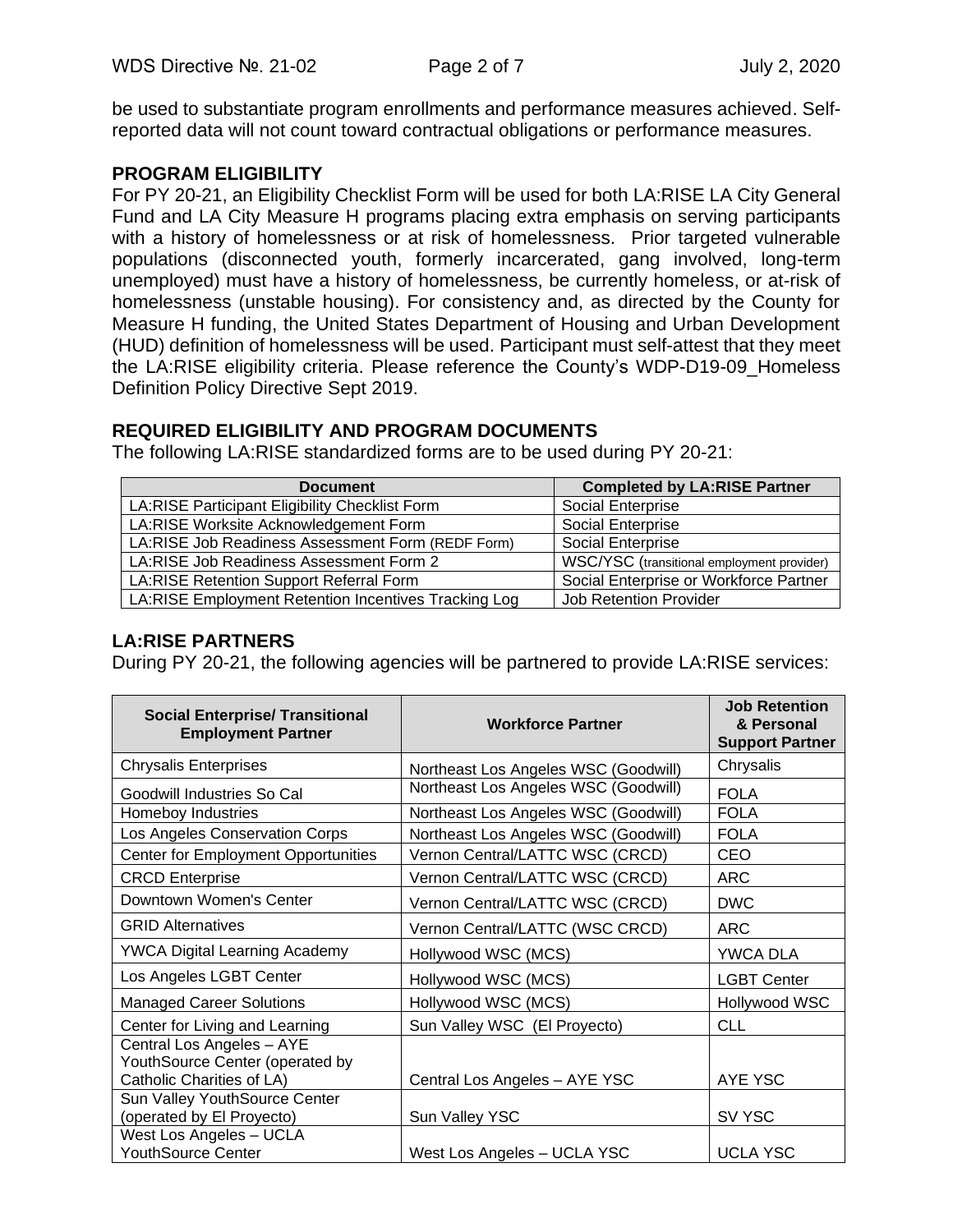#### **CALJOBSSM DATA REPORTING REQUIREMENTS**

LA:RISE partners will utilize the CalJOBS<sup>SM</sup> system [\(www.caljobs.ca.org\)](http://www.caljobs.ca.org/) to report program services delivered and outcomes achieved.

| <b>Social Enterprise/Transitional</b><br><b>Employment Provider</b>                                                                                                                                                                                                                                                                                                                                                                                                                       | <b>Workforce Partner</b>                                                                                                                                                                                                                                                                                                                                                                                                                                                                                                                      | <b>Job Retention &amp;</b><br><b>Personal Support</b><br><b>Provider</b>                                                                                                                                                                                                                                                                                                                                                                                  |
|-------------------------------------------------------------------------------------------------------------------------------------------------------------------------------------------------------------------------------------------------------------------------------------------------------------------------------------------------------------------------------------------------------------------------------------------------------------------------------------------|-----------------------------------------------------------------------------------------------------------------------------------------------------------------------------------------------------------------------------------------------------------------------------------------------------------------------------------------------------------------------------------------------------------------------------------------------------------------------------------------------------------------------------------------------|-----------------------------------------------------------------------------------------------------------------------------------------------------------------------------------------------------------------------------------------------------------------------------------------------------------------------------------------------------------------------------------------------------------------------------------------------------------|
| Timely data entry into<br>CalJOBS <sup>SM</sup> system; Use<br>Regional LA:RISE PY20//21<br>Generic Module Application<br>a) to capture intake/<br>enrollments<br>b) track performance outcomes<br>c) write case notes for<br>participants at a minimum on a<br>monthly basis<br>d) Coordinate with workforce<br>partner for timely creation of<br>CalJOBS WIOA Title 1<br>Application for all LA:RISE<br>participants; to update<br>employment related data; and<br>for record closures. | Timely data entry into CalJOBS <sup>SM</sup> :<br>enrolling and tracking of participants in<br>WIOA.<br>create CalJOBS WIOA Title 1<br>a)<br>Application for all participants<br>if eligible, co-enrollment<br>b)<br>participants into WIOA<br>add the LA:RISE local grant code<br>C)<br>to all WIOA applications<br>write case notes for participants<br>d)<br>at a minimum on a monthly basis<br>capture placements into<br>e)<br>competitive, unsubsidized<br>employment<br>f)<br>coordinate with social enterprise<br>on record closures. | Timely data entry into<br>CalJOBS <sup>SM</sup> system; Use<br>Regional LA:RISE<br>PY20//21 Generic Module<br>Application<br>a) to capture<br>performance outcomes<br>(financial<br>incentives/milestones)<br>b) write case notes for<br>participants at a minimum<br>on a monthly basis.<br>c) upload paystubs in<br>CalJOBS when<br>distributing financial<br>incentives<br>d) coordinate with<br>workforce partner to<br>update job placement<br>data. |

# **CO-ENROLLMENT INTO WIOA**

At least 70% of LA:RISE participants are to be co-enrolled into the City's WIOA programs. If the potential participant is already receiving services through another City funded grant or WIOA, s/he is still eligible to receive additional services through this program. However, the individual should not receive duplicate services; nor should the service provider seek reimbursement for services already provided through other programs. If the participant is already in the CalJOBS system, agencies are required to contact the City EWDD's MIS Unit to secure approval to co-enroll the participant and/or to transfer the participant to a LA:RISE service provider.

# **LA:RISE MIS DATA CORRECTION AND TECHNICAL ASSISTANCE (TA) FORM**

Agencies are to use the PY 20-21 LA:RISE CalJOBS<sup>SM</sup> Data Correction and TA Form for any data corrections, co-enrollment approvals for existing WIOA participants, participant transfer requests, and technical assistance requests.

#### **MIS GUIDELINES**

The MIS Unit has provided instructions to enter participants and activities into the CalJOBS system. Please reference screenshots provided by EWDD MIS Unit.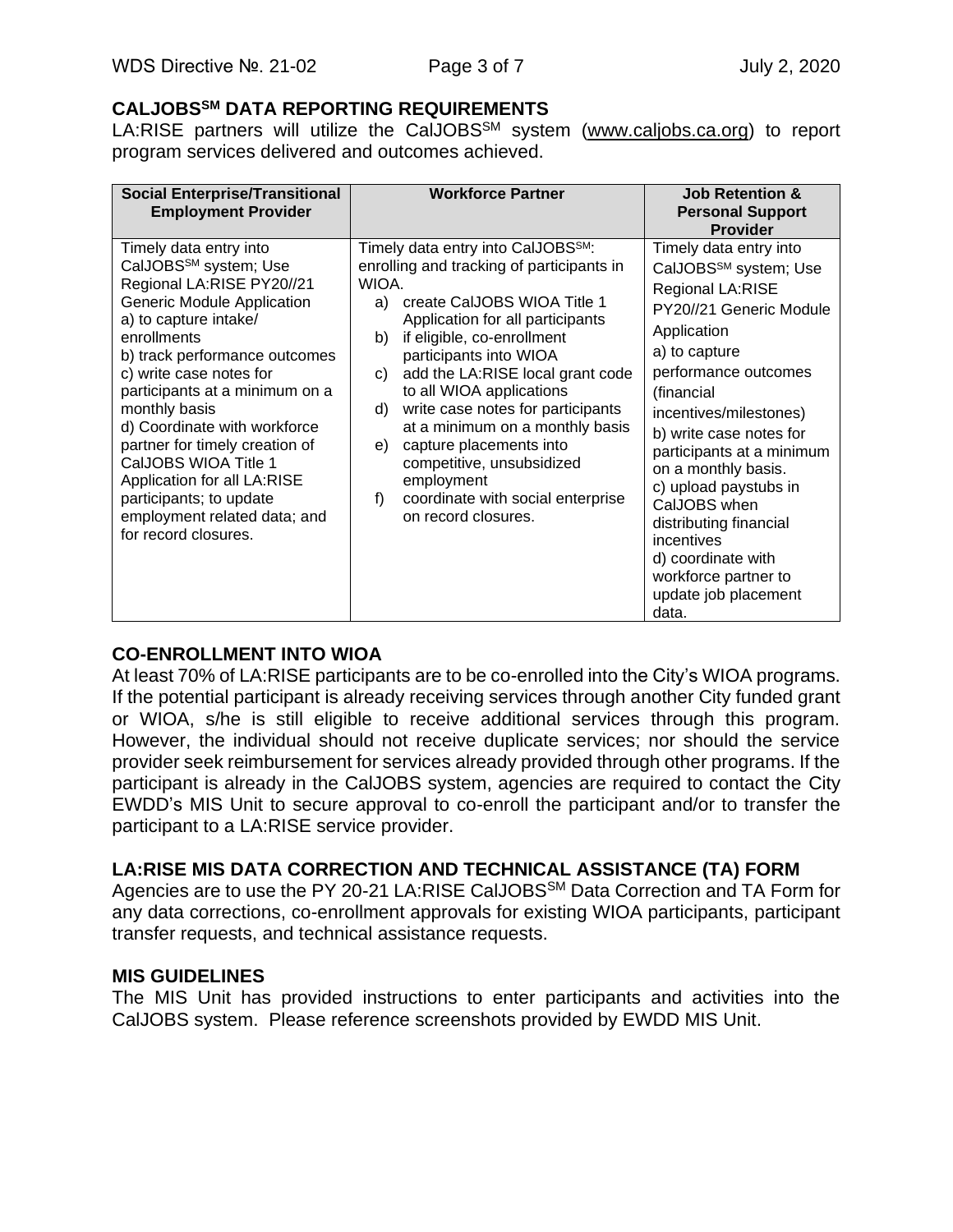Reference MIS Instruction Screenshots for Regional LA:RISE Generic Module

| <b>Social Enterprise/</b><br><b>Transitional Employment</b><br><b>Provider</b>                    | Program                        | <b>Required Activity Code</b> |  |
|---------------------------------------------------------------------------------------------------|--------------------------------|-------------------------------|--|
| Participants are to be enrolled                                                                   | <b>ONLY</b> select:            | <b>101- Orientation</b>       |  |
| under the "Regional LA:RISE"<br>Generic Module                                                    | LA City General Fund (EWDD) OR |                               |  |
|                                                                                                   | LA City Measure H (EWDD)       |                               |  |
| Case closure: If a participant is job placed into unsubsidized employment or if all services have |                                |                               |  |
| concluded, agencies are to exit the participant from CalJOBS by completing a case closure.        |                                |                               |  |

#### Reference Regional LA:RISE MIS Instruction Screenshots WIOA Title 1 Applications

| <b>Workforce Partner</b>                   | <b>Local Grant Code</b><br><b>WIOA &amp; Non-WIOA Title 1</b>                                                                       | <b>Required Identifier</b><br><b>Activity Code</b>   |
|--------------------------------------------|-------------------------------------------------------------------------------------------------------------------------------------|------------------------------------------------------|
| <b>WIOA Title I or WIOA</b><br>co-enrolled | To distinguish between LA City General Fund and LA<br>City Measure H participants, the following local grant<br>code must be added: | Non-WIOA Local<br><b>Grant Code Activity</b><br>Code |
| LA City General Fund                       | LA City General Fund (EWDD)<br><b>LAI 515</b>                                                                                       | 321 - Transitional Job                               |
| LA City Measure H                          | LA City Measure H (EWDD)<br><b>LAO959</b>                                                                                           | 321 - Transitional Job                               |

ALL LA RISE participants MUST have a generic module application AND a Title I - WIOA application, in order to count as a fully enrolled LA RISE participant. Without the Title I WIOA application, EWDD will not be able to record crucial demographic data, nor track placements and employment information. Social Enterprises shall coordinate with workforce partner to create CalJOBS WIOA Title 1 Application for all LA:RISE participants **within 30 to 60 days of the generic module application.**

In order to match an LA RISE generic application to a correct Title I – WIOA application, the following conditions must occur:

1. LA RISE Generic and Title I application must be under the same Local Workforce Development Board (i.e. LA:RISE Program: City of LA EWDD)

2.Title I application must have an activity with the Regional LA RISE (LA0959) or LA RISE City General Fund (LAI515) local grant code.

3.Title I application create date **must be within 60 days** of generic application OR

4.Generic application must be between Title I application date and last service/exit date.

•An LA RISE activity can be added to an existing Title I application, and it will be a match, as long as the generic app date is before the Title I exit date.

Additional Activity Codes: To assist with tracking of total service delivery and impacts, LA:RISE Workforce Partners are to report activities for services being delivered to WIOA/ Title I Non-WIOA participants (ex. training, training stipend, OJT, support services) when utilizing LA:RISE grant funds.

| Job Retention Provider                             | Program | <b>Required Activity Code</b> |
|----------------------------------------------------|---------|-------------------------------|
| Log on to CalJOBS website; Access Regional LA:RISE | N/A     | N/A                           |
| Generic Module to update Job Retention Outcomes    |         |                               |

#### **CARRY OVERS**

LA:RISE 5.0 carryover participants will continue to be tracked using the "Regional LA:RISE" Generic Module. Social Enterprise/Transitional Employment providers shall report outcomes tied to transitional employment. Job Retention Providers shall report retention services provided. For participants no longer receiving services or for those successfully placed into unsubsidized employment, agencies are to ensure that all data entries are up to date in the CalJOBS<sup>SM</sup> system. Proceed to close the participant record once the participant has been job placed or no longer receiving services. For active, coenrolled WIOA participants, Workforce Partners shall report outcomes tied to training and job placement.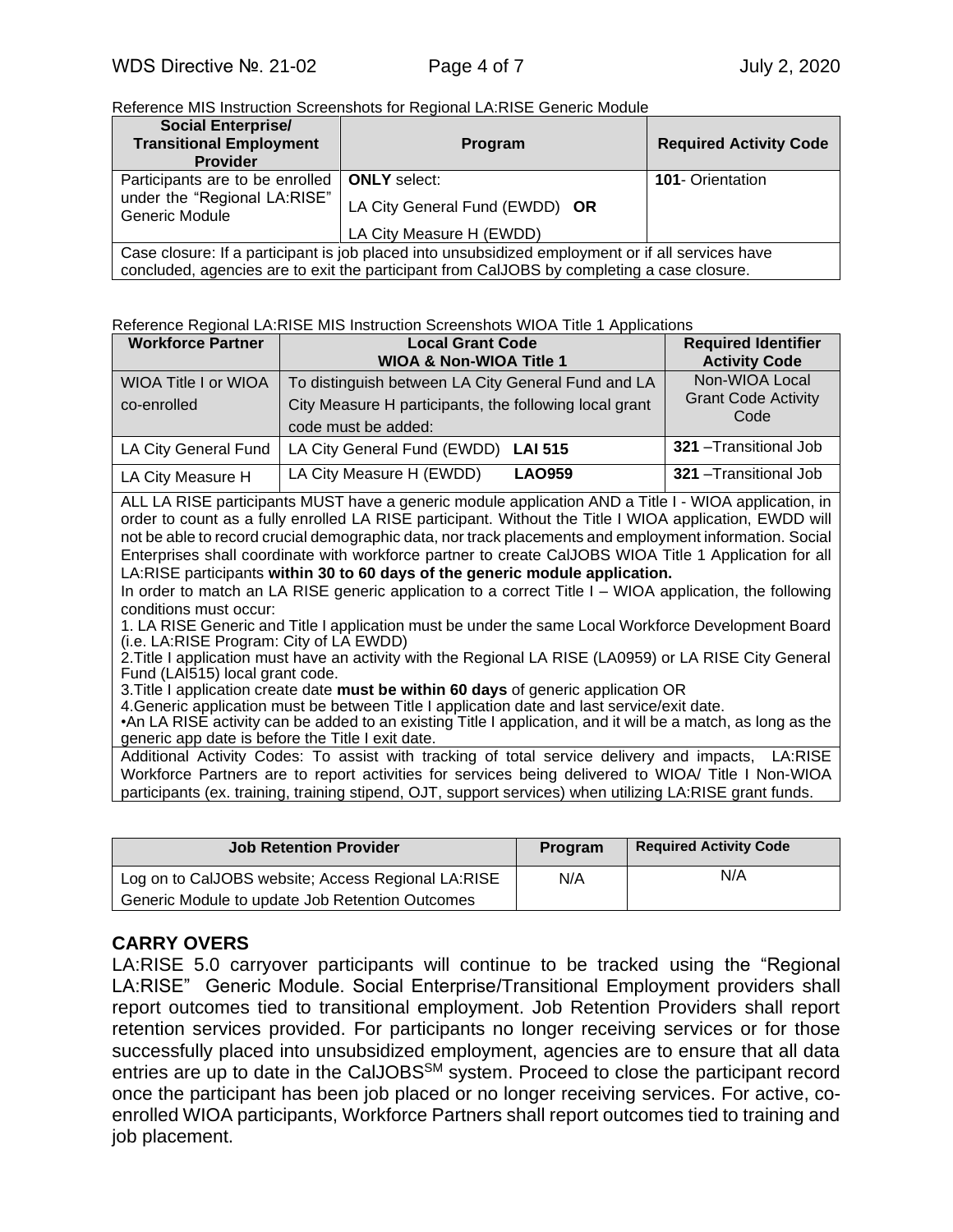#### **LA:RISE A BRIDGE HOME (ABH) PILOT PROJECT PARTICIPANTS**

During PY 20-21, LA:RISE will continue to provide job readiness, transitional employment, and job placement services to persons residing at ABH sites. These emergency shelters are part of the City of Los Angeles efforts to help individuals experiencing homelessness find their way off the streets and under a roof. The ABH sites will provide interim housing, intensive case management, and supportive services to unhoused individuals. The linkage between the ABH sites and LA:RISE is an excellent opportunity to leverage resources and work more efficiently. The interim housing provided through the ABH program helps stabilize individuals experiencing homeless and provides a potential cohort of participants that would benefit from the LA:RISE program.

There are approximately 30 ABH sites in various stages of construction and, at present, the following sites are in operation.

| <b>ABH Site</b>               | Location                                       |
|-------------------------------|------------------------------------------------|
| El Puente                     | El Puente (90012)                              |
| <b>YWCA</b>                   | 1214 Lodi Place (YWCA)<br>(90038)              |
| Schrader                      | 1533 Schrader (90028)                          |
| Casa Azul                     | 1920 W. 3rd St. (90057)                        |
| Downtown Women's Center       | Downtown Women Center (90013)                  |
| <b>Gardner Library</b>        | Gardner Library (90046)                        |
| The Bread Yard at St. Andrews | 5965 St. Andrew PI (90047)                     |
| <b>Wallis House</b>           | Aviva Family and Children's Services (90046)   |
| Imperial                      | 2316 E. Imperial Hwy (Watts) (90059)           |
| <b>Pacific Sunset</b>         | ABH Pacific Sunset (90291)                     |
| 8th Street                    | 122 W. 8th St., San Pedro (90731)              |
| Hope St                       | 2817 S. Hope St (90007)                        |
| V.A.                          | Veterans Administration West LA Campus (90073) |

#### **LA:RISE ABH PARTNERS**

During PY 20-21, the following agencies will be partnered to provide LA:RISE services:

| <b>Social Enterprise/</b><br><b>Transitional Employment Partner</b> | <b>Workforce Partner</b>             |
|---------------------------------------------------------------------|--------------------------------------|
| <b>Chrysalis Enterprises</b>                                        | Northeast Los Angeles WSC (Goodwill) |
| Goodwill Industries                                                 | Northeast Los Angeles WSC (Goodwill) |
| Los Angeles Conservation Corp                                       | Northeast Los Angeles WSC (Goodwill) |
| <b>CRCD Enterprise</b>                                              | Vernon Central/LATTC (CRCD)          |
| Downtown Women's Center                                             | Vernon Central/LATTC (CRCD)          |
| Los Angeles LGBT Center                                             | Hollywood WSC (MCS)                  |
| <b>YWCA Digital Learning Academy</b>                                | Hollywood WSC (MCS)                  |
| <b>Managed Career Solutions</b>                                     | Hollywood WSC (MCS)                  |
| Center for Living and Learning                                      | Sun Valley WSC (El Proyecto)         |

# **ABH MIS GUIDELINES**

As with the regular LA:RISE program, partners will utilize the CalJOBS<sup>SM</sup> system to report program services delivered and outcomes achieved. The LA:RISE ABH pilot is funded by the City's General Fund.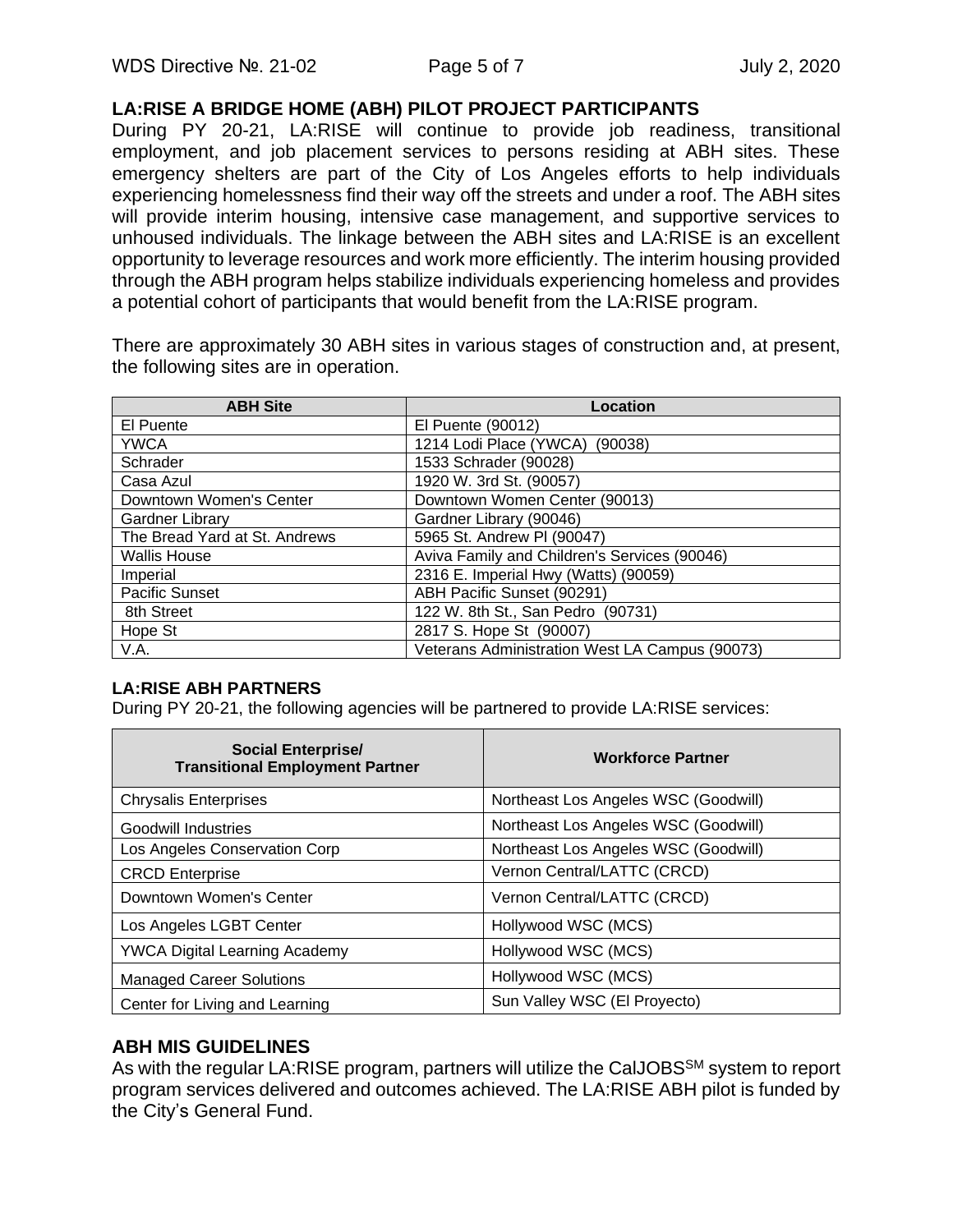#### **A Bridge Home Program Referrals and Participant Enrollment**

Under Question 5 of the Generic Module Application, LA:RISE partners are to select Referral Source: "A Bridge Home Program."

A new question has been incorporated in the PY 20-21 Regional LA:RISE Generic Module Application. For ABH referrals, SE/Transitional Employment Provider will now be able to specify the ABH site location. Select from the list of ABH sites.

| <b>Social Enterprise/</b><br><b>Transitional Employment</b>                                             |                                                          | Program                                                   | <b>Required Activity Code</b>     |
|---------------------------------------------------------------------------------------------------------|----------------------------------------------------------|-----------------------------------------------------------|-----------------------------------|
| <b>Provider</b>                                                                                         |                                                          |                                                           |                                   |
|                                                                                                         | Select:<br>Participants are to be enrolled               |                                                           | <b>101- Orientation</b>           |
| under the Generic Module                                                                                |                                                          | LA City General Fund (EWDD)                               |                                   |
| "Regional LA:RISE"                                                                                      |                                                          |                                                           |                                   |
| <b>Workforce</b>                                                                                        |                                                          | <b>Local Grant Code</b>                                   | <b>Required Identifier</b>        |
| <b>Partner</b>                                                                                          |                                                          | <b>WIOA &amp; Non-WIOA Title 1</b>                        | <b>Activity Code</b>              |
| WIOA Title I or                                                                                         |                                                          | To identify participant as LA City General Fund- A Bridge | Non-WIOA Local Grant              |
| WIOA co-                                                                                                | Home participant, the following local grant code must be |                                                           | <b>Code Activity Code</b>         |
| enrolled                                                                                                | added:                                                   |                                                           |                                   |
| LA City                                                                                                 | LA City General Fund (EWDD) LAI 515                      |                                                           | 321 - Transitional Job            |
| General Fund                                                                                            |                                                          |                                                           |                                   |
|                                                                                                         |                                                          |                                                           |                                   |
| Use Activity Code 321 to identify participants who are in transitional employment.                      |                                                          |                                                           |                                   |
| Social Enterprises shall coordinate with workforce partner to create CalJOBS WIOA Title 1 Application   |                                                          |                                                           |                                   |
| for all LA:RISE participants within 30 to 60 days of the generic module application.                    |                                                          |                                                           |                                   |
| Use The Following Activity Code if not LA:RISE Ready                                                    |                                                          |                                                           |                                   |
| LA City                                                                                                 |                                                          | LA City General Fund (EWDD) LAI 515                       | 323 - Workplace                   |
| <b>General Fund</b>                                                                                     |                                                          |                                                           | <b>Training &amp; Cooperative</b> |
|                                                                                                         |                                                          |                                                           | <b>Education</b>                  |
| Use Activity Code 323 to identify participants who are in the preparation phase. These are participants |                                                          |                                                           |                                   |
| who are not ready to start the LA:RISE transitional employment opportunity but who are receiving other  |                                                          |                                                           |                                   |
| job readiness services (ex. Orientation, job readiness assessment; workshop, job club, resume prep)     |                                                          |                                                           |                                   |

#### **CASE CLOSURES**

Case managers shall close the Generic Module and WIOA Title I apps at roughly the same time, when the participant has either entered permanent employment or will no longer receive services. Case Managers shall create a record closure for participants who are inactive for more than 60 days or who have dropped from the program.

Case Managers shall use the following "Exit Reasons"

- "Successful Completion Employed" = Gained unsubsidized permanent employment
- "Planned Services Completed" = Completed 300 hours of TSE and passed 2 JRAs with a score of 3 or higher and will no longer receive further services
- "Planned Services Not Completed" = Dropped out of the program before completion of 300 hours or before passing the JRAs

Job Retention Providers can still enter retention data into the Generic Application AFTER the application is closed.